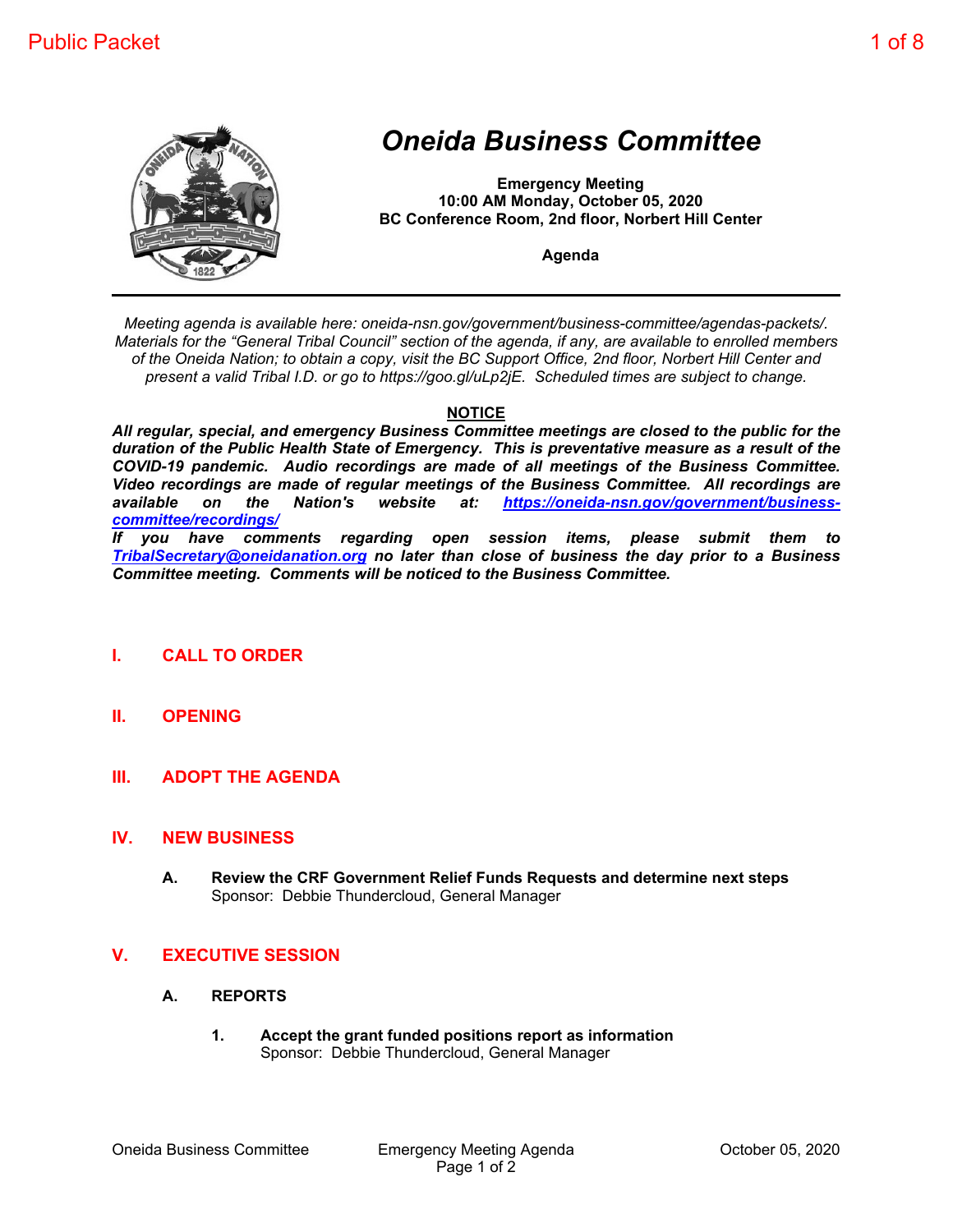#### **B. NEW BUSINESS**

- **1. Review the recall request and determine next steps Headstart** Sponsor: Debbie Thundercloud, General Manager
- **2. Review the recall request and determine next steps Transit** Sponsor: Debbie Thundercloud, General Manager
- **3. Review the recall/transfer request and determine next steps Aging and Disability Services** Sponsor: Debbie Thundercloud, General Manager
- **4. Review the recall request and determine next steps Oneida Library** Sponsor: Debbie Thundercloud, General Manager
- **5. Review the request to increase hours and determine next steps Management Information Systems** Sponsor: Debbie Thundercloud, General Manager
- **6. Review the recall request and determine next steps Management Information Systems** Sponsor: Debbie Thundercloud, General Manager
- **7. Enter the e-poll results into the records regarding the failed recall request from Gaming Personnel Services for one (1) HR Assistant** Sponsor: Lisa Liggins, Secretary
	- **a. Reconsider the recall request and determine next steps Gaming Personnel Services** Sponsor: Lisa Liggins, Secretary

# **VI. ADJOURN**

Posted on the Oneida Nation's official website, www.oneida-nsn.gov pursuant to the Open Records and Open Meetings law (§ 107.14.)

The meeting packet of the open session materials for this meeting is available by going to the Oneida Nation's official website at: oneida-nsn.gov/government/business-committee/agendas-packets/

For information about this meeting, please call the Business Committee Support Office at (920) 869-4364 or (800) 236-2214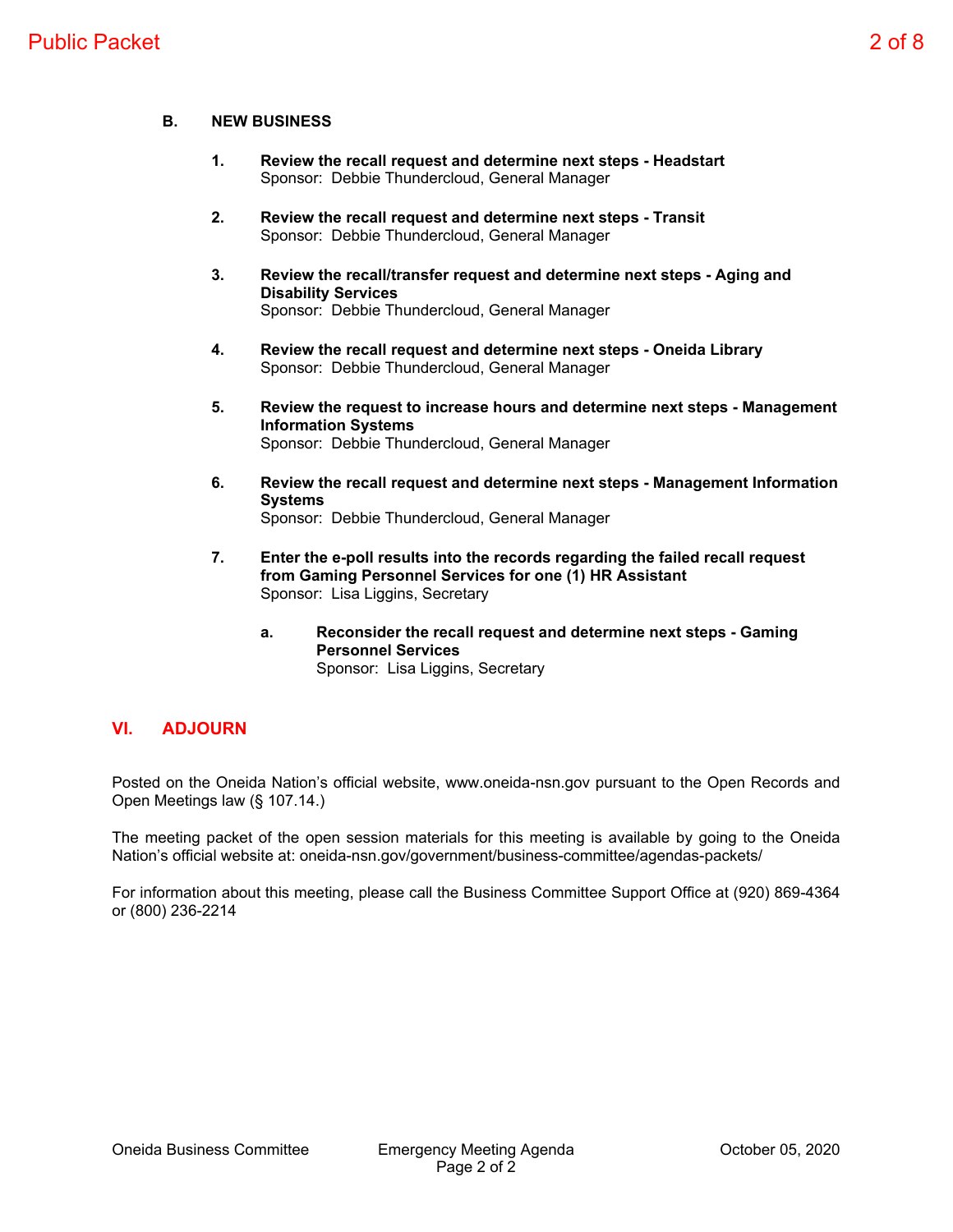| <b>Public Packet</b> | 3 of 8 |
|----------------------|--------|
|----------------------|--------|

**Oneida Business Committee Agenda Request**

Review the CRF Government Relief Funds Requests and determine next steps

**1. Meeting Date Requested:** 10 / 5 / 20

# **2. General Information:**

|                              | Executive - See instructions for the applicable laws, then choose one:<br>Session:<br>$\boxtimes$ Open  |  |  |  |  |  |  |  |  |
|------------------------------|---------------------------------------------------------------------------------------------------------|--|--|--|--|--|--|--|--|
|                              |                                                                                                         |  |  |  |  |  |  |  |  |
|                              |                                                                                                         |  |  |  |  |  |  |  |  |
|                              | Agenda Header:<br><b>New Business</b>                                                                   |  |  |  |  |  |  |  |  |
|                              |                                                                                                         |  |  |  |  |  |  |  |  |
|                              | Accept as Information only<br>Action - please describe:<br>$ \times $                                   |  |  |  |  |  |  |  |  |
|                              | Request to approve the use of Treasury Covid Relief Funds for 11 requests totaling \$709,801.38.        |  |  |  |  |  |  |  |  |
|                              |                                                                                                         |  |  |  |  |  |  |  |  |
|                              |                                                                                                         |  |  |  |  |  |  |  |  |
|                              |                                                                                                         |  |  |  |  |  |  |  |  |
|                              |                                                                                                         |  |  |  |  |  |  |  |  |
|                              |                                                                                                         |  |  |  |  |  |  |  |  |
|                              | <b>3. Supporting Materials</b><br>$\Box$ Resolution<br>Report<br>Contract                               |  |  |  |  |  |  |  |  |
|                              | Other:<br>冈                                                                                             |  |  |  |  |  |  |  |  |
|                              | $1$ . Memos $(1)$<br>3.                                                                                 |  |  |  |  |  |  |  |  |
|                              |                                                                                                         |  |  |  |  |  |  |  |  |
|                              | $\overline{2}$ .<br>4.                                                                                  |  |  |  |  |  |  |  |  |
|                              | <b>Business Committee signature required</b>                                                            |  |  |  |  |  |  |  |  |
|                              |                                                                                                         |  |  |  |  |  |  |  |  |
|                              | <b>4. Budget Information</b>                                                                            |  |  |  |  |  |  |  |  |
|                              | <b>Budgeted - Tribal Contribution</b><br><b>Budgeted - Grant Funded</b><br>Unbudgeted<br>$ \mathsf{X} $ |  |  |  |  |  |  |  |  |
|                              |                                                                                                         |  |  |  |  |  |  |  |  |
|                              | 5. Submission                                                                                           |  |  |  |  |  |  |  |  |
|                              |                                                                                                         |  |  |  |  |  |  |  |  |
|                              | Debbie Thundercloud, GM<br>Authorized Sponsor / Liaison:                                                |  |  |  |  |  |  |  |  |
|                              | Primary Requestor/Submitter:<br>Susan M. House, CRF Funding Coordinator                                 |  |  |  |  |  |  |  |  |
|                              | Your Name, Title / Dept. or Tribal Member                                                               |  |  |  |  |  |  |  |  |
| <b>Additional Requestor:</b> |                                                                                                         |  |  |  |  |  |  |  |  |
| Name, Title / Dept.          |                                                                                                         |  |  |  |  |  |  |  |  |
|                              | <b>Additional Requestor:</b>                                                                            |  |  |  |  |  |  |  |  |
|                              | Name, Title / Dept.                                                                                     |  |  |  |  |  |  |  |  |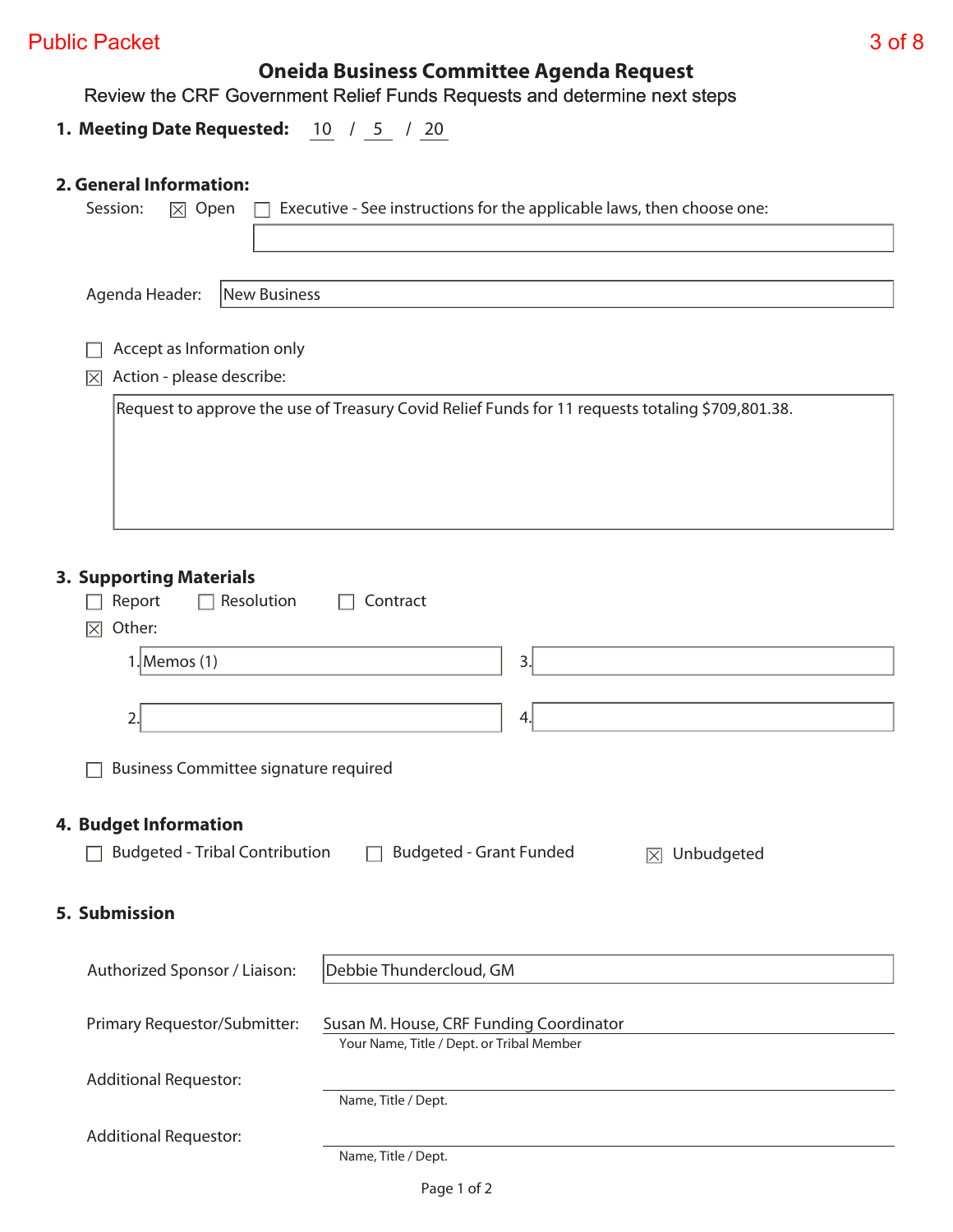# **Oneida Business Committee Agenda Request**

### **6. Cover Memo:**

Describe the purpose, background/history, and action requested:

Request to use Treasury Covid Relief Funds for 11 items.

This request is being brought forward in accordance with Resolution 06-10-20-B: Process for Authorization for Use of CARES Act Covid Relief Funds.

Requested action: Approve use of Treasury Covid Relief Funds.

1) Save a copy of this form for your records.

2) Print this form as a \*.pdf OR print and scan this form in as \*.pdf.

3) E-mail this form and all supporting materials in a **SINGLE** \*.pdf file to: BC\_Agenda\_Requests@oneidanation.org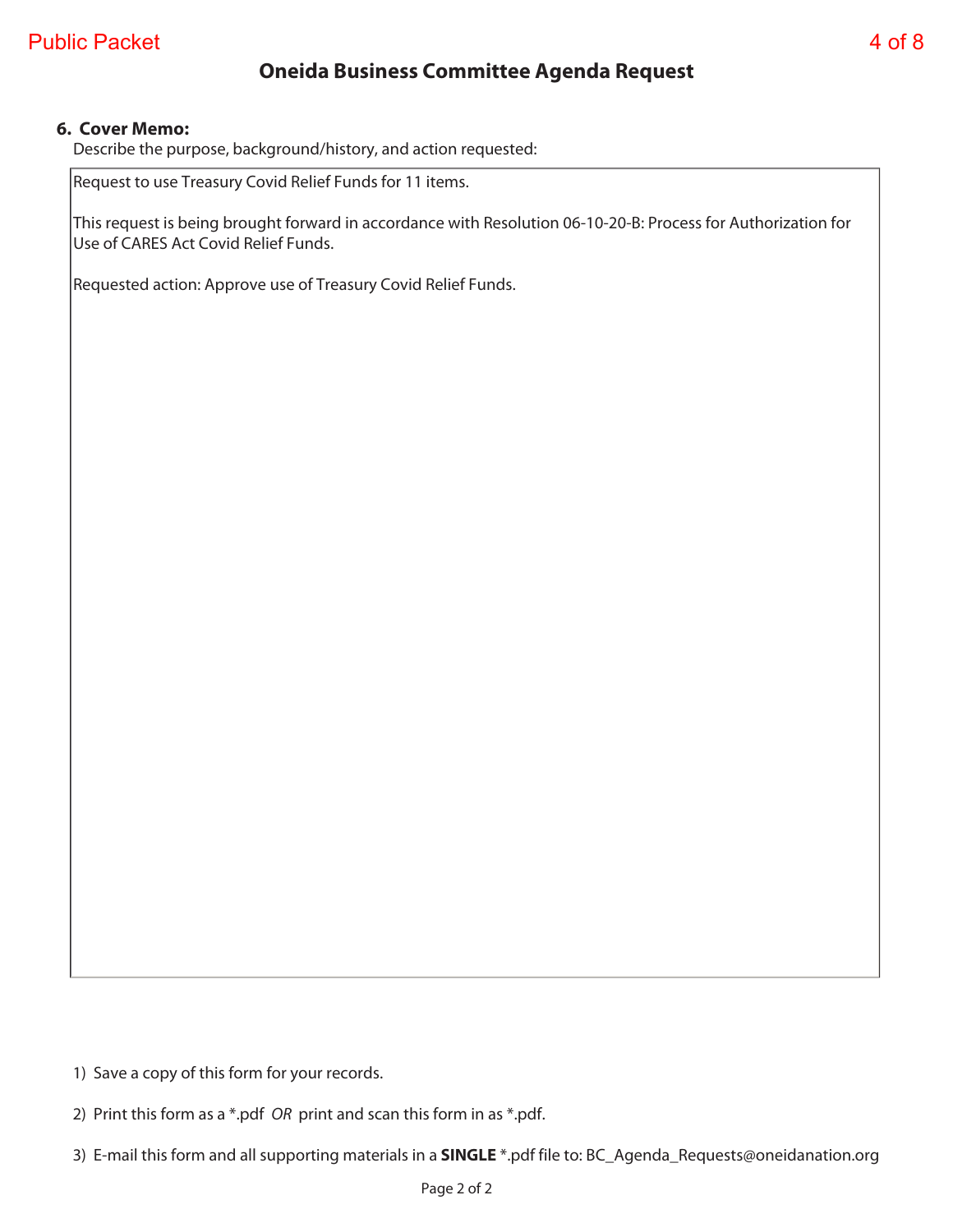

# Memo

To: Business Committee

From: Susan House Susanestor

Date: October 4, 2020

Re: October 4, 2020 Requests for Approval

There are 11 requests for approval. All are approved for the Treasury Covid Relief Funds.

Susan House, Ph.D. 2020.10.04 20:14:58 -05'00'

|                | <b>File</b><br>number | <b>Business</b><br><b>Unit</b> | BU#  | <b>Funding</b><br>Category | <b>Dollar</b><br>Amount | <b>Requested Item</b>                                                                                                                                                                                                                                                                                                                                                                                                                                                                                                                                                                                                                             |
|----------------|-----------------------|--------------------------------|------|----------------------------|-------------------------|---------------------------------------------------------------------------------------------------------------------------------------------------------------------------------------------------------------------------------------------------------------------------------------------------------------------------------------------------------------------------------------------------------------------------------------------------------------------------------------------------------------------------------------------------------------------------------------------------------------------------------------------------|
|                |                       |                                |      | Necessary                  |                         | Electronic needs for employee training,                                                                                                                                                                                                                                                                                                                                                                                                                                                                                                                                                                                                           |
|                |                       |                                |      | for                        |                         | customer notification, 2 locations- Employee                                                                                                                                                                                                                                                                                                                                                                                                                                                                                                                                                                                                      |
| $\mathbf{1}$   | $9 - 6 - 002$         | Gaming                         |      | Government                 | \$252,503.59            | Training and Main Casino                                                                                                                                                                                                                                                                                                                                                                                                                                                                                                                                                                                                                          |
|                |                       |                                |      | Necessary                  |                         | High-Speed Disk: Cost is up to \$98,500;<br>UTV/Gator cost is \$15,790; Skid steer cost is<br>\$56,039; Winnow Wizard Processor cost is<br>\$2,945; and Brush Mower cost is up to<br>\$16,000. Total Request is \$189,274. With<br>this state of emergency due to Covid-19 has<br>continues to leave big gap in our food<br>sovereignty efforts. This reaches to the very<br>core of our request due to all the impacts<br>our community experiencing. Adding these<br>equipment requests to the COVID Relief<br>Fund budget will allow the Oneida Nation<br>Farm and Tsyunhehkwa Farm to be more<br>sustainable with less labor hours and have a |
|                |                       |                                |      | for                        |                         | better short-term and long-term benefit to                                                                                                                                                                                                                                                                                                                                                                                                                                                                                                                                                                                                        |
| $\overline{2}$ | $9 - 6 - 005$         | EHSL&A                         | many | Government                 | \$189,274.00            | the Nation.                                                                                                                                                                                                                                                                                                                                                                                                                                                                                                                                                                                                                                       |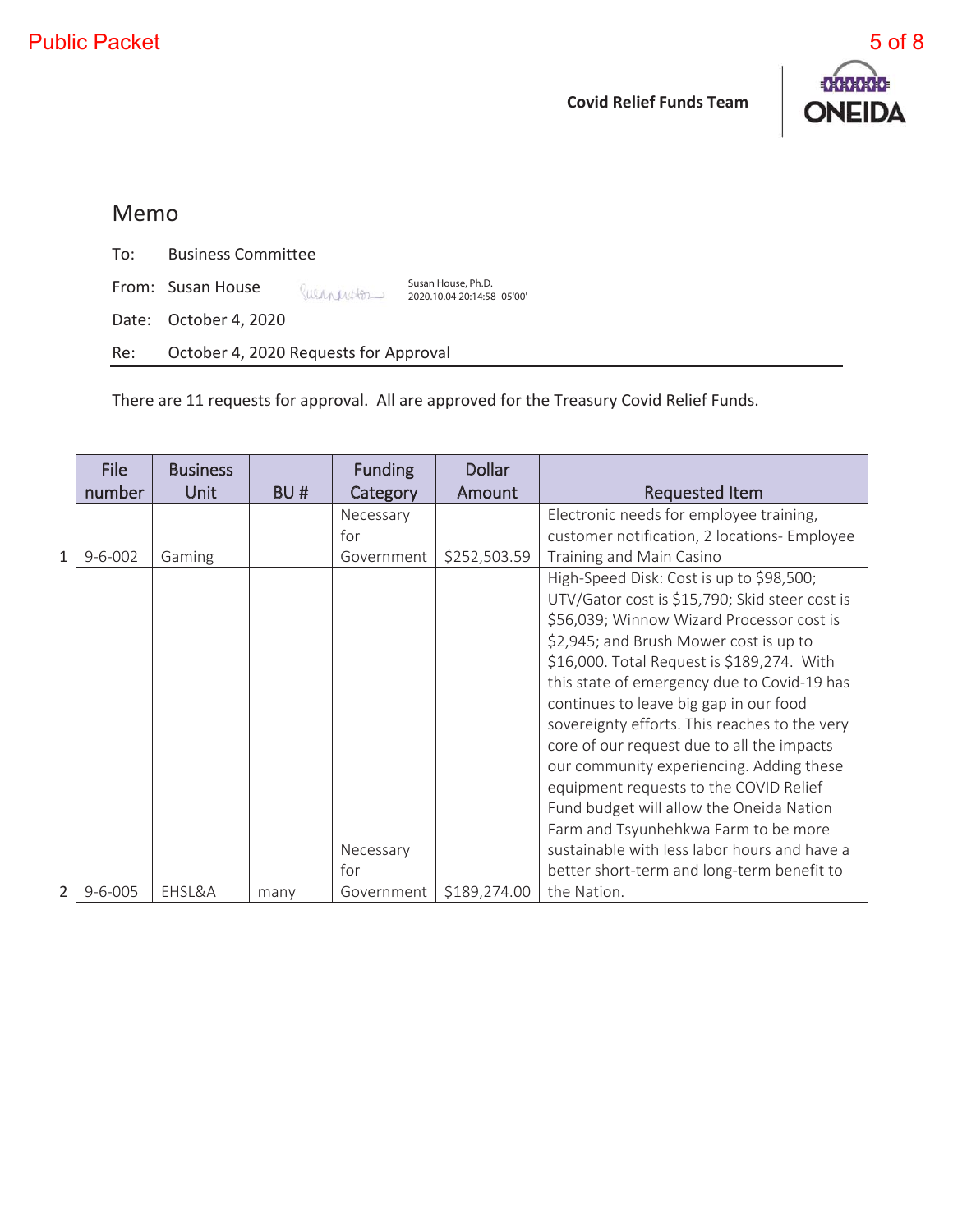| 3              | $9 - 4 - 007$ | EHSL&A     | many     | Compliance | \$77,610.00  | Upgrade Little Bear Development Center's<br>Conference Room and door entrance. to<br>reduce COVID risks. Upgrading Audio/ Visual<br>technology within the Conference Room<br>alterations/ upgrades that assist in reducing<br>the risk of COVID spread. Following CDC<br>guidelines; these upgrades ensure this<br>Conference room is properly equipped to<br>conduct virtual meetings and trainings. The<br>current technology is outdated and limits<br>users to properly interact through virtual<br>meeting platforms. While performing this<br>upgrade, other construction activities would<br>occur within the space: select demolition,<br>electrical & lighting modifications, painting,<br>flooring & ceiling upgrades. In addition, new<br>ADA door operators/controls will be added<br>to the main vestibule doors |
|----------------|---------------|------------|----------|------------|--------------|-------------------------------------------------------------------------------------------------------------------------------------------------------------------------------------------------------------------------------------------------------------------------------------------------------------------------------------------------------------------------------------------------------------------------------------------------------------------------------------------------------------------------------------------------------------------------------------------------------------------------------------------------------------------------------------------------------------------------------------------------------------------------------------------------------------------------------|
|                |               | Gaming     | 1206010- |            |              | (20) Thermometers to be used throughout                                                                                                                                                                                                                                                                                                                                                                                                                                                                                                                                                                                                                                                                                                                                                                                       |
| 4              | $9 - 4 - 008$ | Admin      | 200      | Compliance | \$1,520.00   | the casinos for customer/employee checks.                                                                                                                                                                                                                                                                                                                                                                                                                                                                                                                                                                                                                                                                                                                                                                                     |
|                |               |            |          |            |              | Nitrile Gloves (all sizes). To support health                                                                                                                                                                                                                                                                                                                                                                                                                                                                                                                                                                                                                                                                                                                                                                                 |
|                |               | Gaming     | 1206010- |            |              | standards and cleanliness. To be made                                                                                                                                                                                                                                                                                                                                                                                                                                                                                                                                                                                                                                                                                                                                                                                         |
| 5              | $9 - 4 - 009$ | Custodial  | 250      | Compliance | \$17,893.80  | available to our employees.                                                                                                                                                                                                                                                                                                                                                                                                                                                                                                                                                                                                                                                                                                                                                                                                   |
|                |               |            |          |            |              | Kimwipes Delicate Task Kimtech Science<br>Wipers. These disposable wipes will be used                                                                                                                                                                                                                                                                                                                                                                                                                                                                                                                                                                                                                                                                                                                                         |
|                |               |            |          |            |              | to clean eyeglasses in the Optical                                                                                                                                                                                                                                                                                                                                                                                                                                                                                                                                                                                                                                                                                                                                                                                            |
|                |               |            |          |            |              | Department instead of using reusable                                                                                                                                                                                                                                                                                                                                                                                                                                                                                                                                                                                                                                                                                                                                                                                          |
|                |               |            |          |            |              | microfiber cloths that have to be cleaned                                                                                                                                                                                                                                                                                                                                                                                                                                                                                                                                                                                                                                                                                                                                                                                     |
| 6              | $9 - 4 - 011$ | Optical    | 5235X03  | Compliance | \$131.99     | and disinfected.                                                                                                                                                                                                                                                                                                                                                                                                                                                                                                                                                                                                                                                                                                                                                                                                              |
|                |               |            |          |            |              | Bipolar Ionization units and extra filters for                                                                                                                                                                                                                                                                                                                                                                                                                                                                                                                                                                                                                                                                                                                                                                                |
|                |               |            |          |            |              | Oneida Nation buildings. Provide protection                                                                                                                                                                                                                                                                                                                                                                                                                                                                                                                                                                                                                                                                                                                                                                                   |
|                |               |            |          |            |              | from Coronavirus in buildings, and will                                                                                                                                                                                                                                                                                                                                                                                                                                                                                                                                                                                                                                                                                                                                                                                       |
|                |               |            |          |            |              | provide additional protection when used<br>with Merv-13 filters (not all buildings have                                                                                                                                                                                                                                                                                                                                                                                                                                                                                                                                                                                                                                                                                                                                       |
|                |               |            |          |            |              | these filters). Filters for the extra changes of                                                                                                                                                                                                                                                                                                                                                                                                                                                                                                                                                                                                                                                                                                                                                                              |
| $\overline{7}$ | $9 - 4 - 014$ | Facilities | 4201040  | Compliance | \$133,497.00 | them that are recommended.                                                                                                                                                                                                                                                                                                                                                                                                                                                                                                                                                                                                                                                                                                                                                                                                    |
|                |               |            |          |            |              | Purchasing forty-four (44) clear                                                                                                                                                                                                                                                                                                                                                                                                                                                                                                                                                                                                                                                                                                                                                                                              |
|                |               |            |          |            |              | polycarbonate panels from e-gads LLC. The                                                                                                                                                                                                                                                                                                                                                                                                                                                                                                                                                                                                                                                                                                                                                                                     |
|                |               |            |          |            |              | panels will be used to section off bingo                                                                                                                                                                                                                                                                                                                                                                                                                                                                                                                                                                                                                                                                                                                                                                                      |
|                |               | Gaming     | 1206030- |            |              | tables to allow safe seating for household                                                                                                                                                                                                                                                                                                                                                                                                                                                                                                                                                                                                                                                                                                                                                                                    |
| 8              | $9 - 4 - 015$ | Bingo      | 410      | Compliance | \$24,175.00  | groups of two.                                                                                                                                                                                                                                                                                                                                                                                                                                                                                                                                                                                                                                                                                                                                                                                                                |

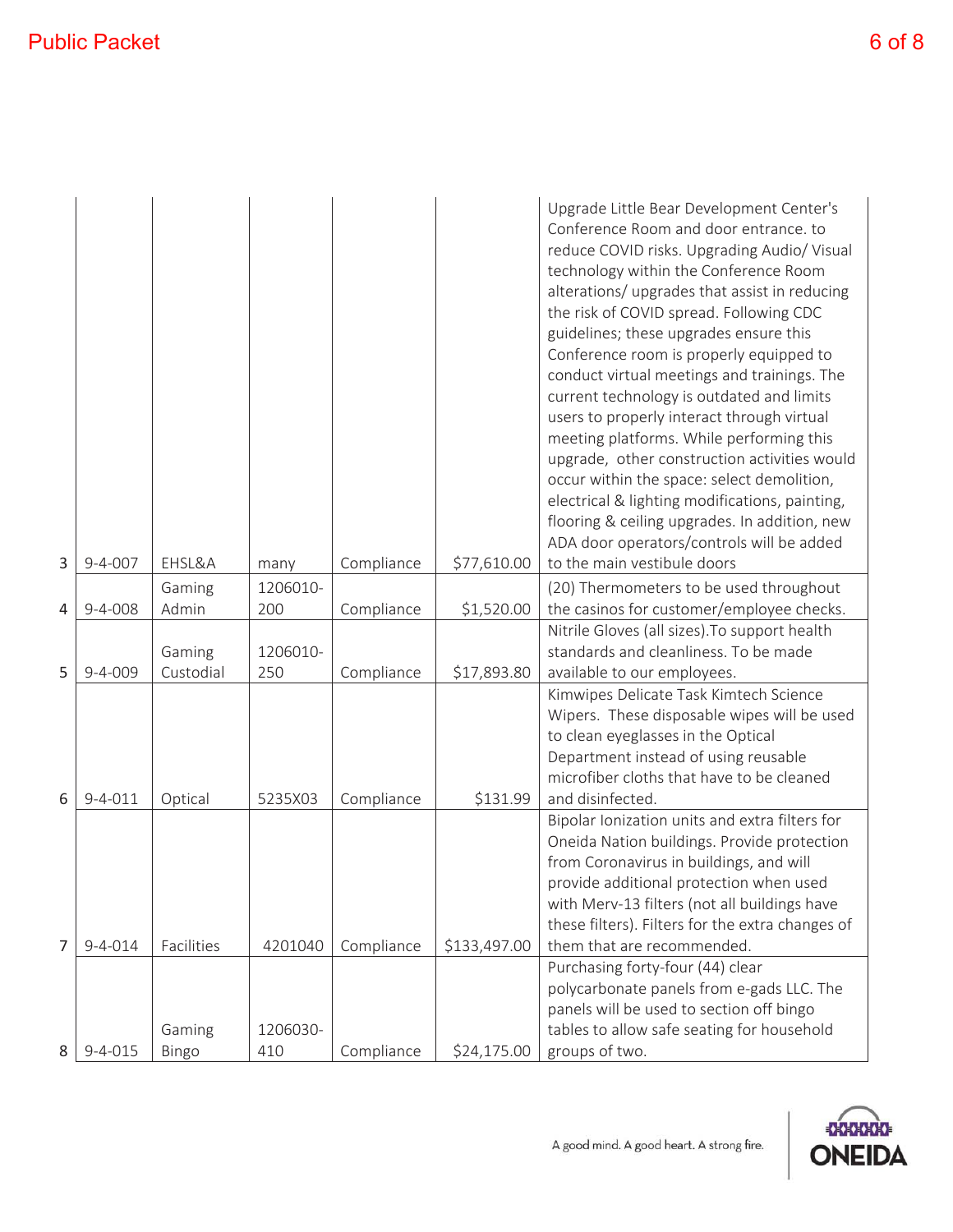| q  | $9 - 4 - 017$ | Retail               | 1202020 | Compliance | \$1,946.00 | Hand sanitizer dispensers at each fuel<br>dispenser Install $25 \times 48 = $1,200$ Fill 48 X<br>$11.82 = $567.36$ Refills $14 \times 526 = $7,364$ The<br>refills is for 2 cases per location, four bottles<br>of hand sanitizer per case.                                                                                                                                                       |
|----|---------------|----------------------|---------|------------|------------|---------------------------------------------------------------------------------------------------------------------------------------------------------------------------------------------------------------------------------------------------------------------------------------------------------------------------------------------------------------------------------------------------|
| 10 | $9 - 4 - 020$ | Gaming<br>Promotions | 1206010 | Compliance | \$5,250.00 | Pens with Logo- We intend to use the pens<br>to distribute to customers that need to sign<br>W-2 Forms for jackpots, and for customers<br>signing receipts at the cages, Players Club,<br>restaurants, etc. We want to be able to give<br>customers a pen that has never been used<br>and that they will keep. This will minimize<br>the potential to come in contact with the<br>COVID-19 virus. |
|    |               |                      |         |            |            | Four notebook computers, four docking                                                                                                                                                                                                                                                                                                                                                             |
|    |               | Risk Mgmt/           |         | Reasonable |            | stations, four wireless mice, and four                                                                                                                                                                                                                                                                                                                                                            |
| 11 | $9 - 6 - 021$ | Purchasing           | 5110113 | Govt.      | \$6,000.00 | backpacks. (Risk Mgmt. and Purchasing)                                                                                                                                                                                                                                                                                                                                                            |

Total for Oct. 5, 2020 requests = \$709,801.38